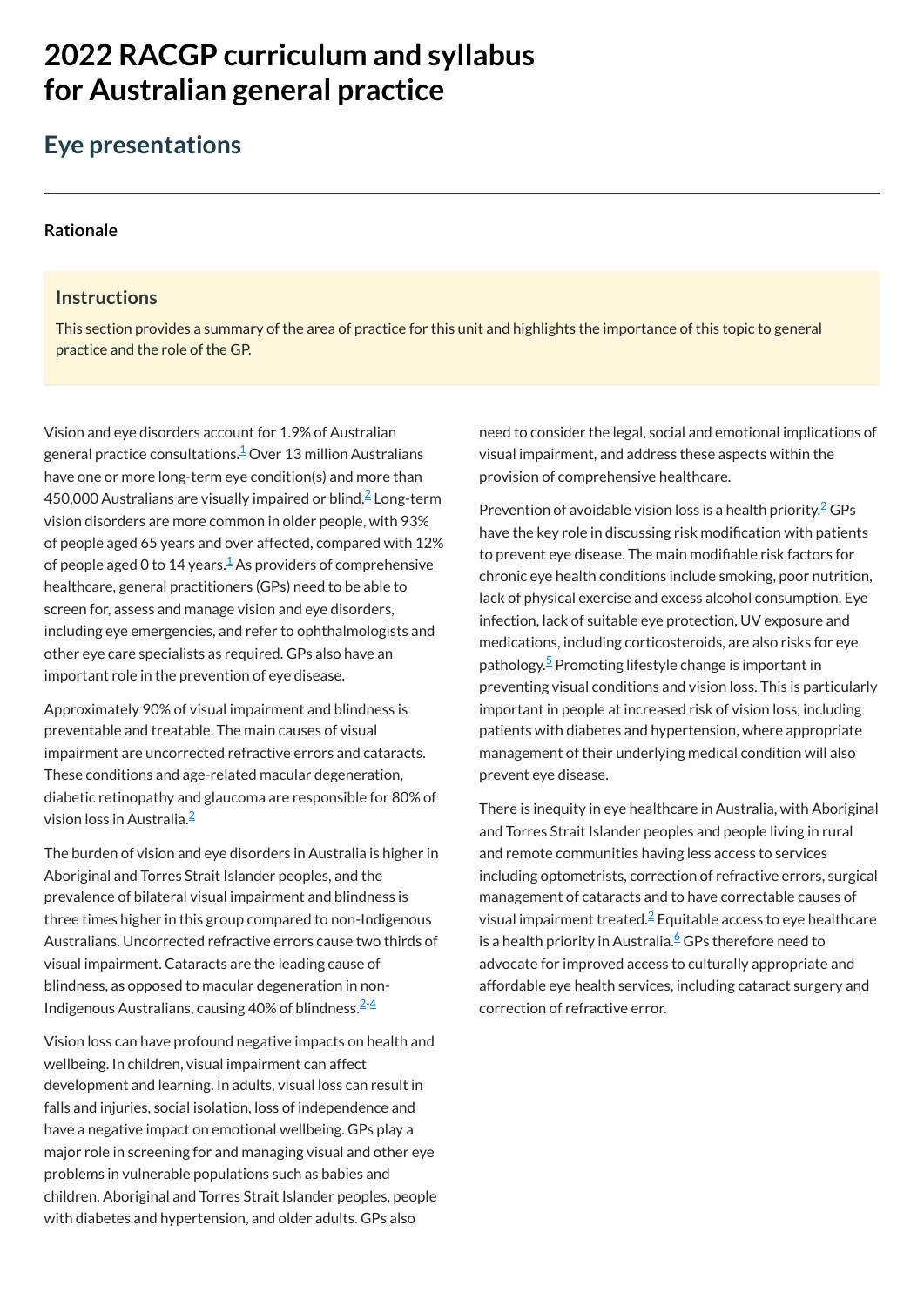# **[Competencies and learning outcomes](javascript:void(0))**

# **Instructions**

This section lists the knowledge, skills and attitudes that are expected of a GP for this contextual unit. These are expressed as measurable learning outcomes, listed in the left column. These learning outcomes align to the core competency outcomes of the seven core units, which are listed in the column on the right.

| Communication and the patient-doctor relationship                                                                                                |                                          |  |
|--------------------------------------------------------------------------------------------------------------------------------------------------|------------------------------------------|--|
| Learning outcomes                                                                                                                                | Related core competency outcomes         |  |
| The GP is able to:                                                                                                                               |                                          |  |
| communicate the eye examination process to patients, their<br>families or carers in a clear and respectful manner, checking for<br>understanding | $1.1.1$ , $1.1.3$ , $1.1.6$ , AH $1.3.1$ |  |
| communicate the need for a referral to an ophthalmologist or<br>other eye specialist as required                                                 | 1.1.2, RH1.1.1, 1.4.2                    |  |

| Applied knowledge and skills                                                                                                                                            |                                     |  |
|-------------------------------------------------------------------------------------------------------------------------------------------------------------------------|-------------------------------------|--|
| Learning outcomes                                                                                                                                                       | Related core competency outcomes    |  |
| The GP is able to:                                                                                                                                                      |                                     |  |
| • perform eye examinations and vision assessments in patients of<br>all ages                                                                                            | 2.2.1, 2.1.5, 2.1.6, 2.1.7, AH2.1.2 |  |
| assess and manage acute eye conditions, including eye infections<br>and foreign bodies                                                                                  | 2.1.4, 2.1.9, AH2.1.2, RH2.1.1      |  |
| assess and manage chronic eye conditions, including strabismus,<br>glaucoma and those that occur in the context of chronic disease<br>such as diabetes and hypertension | 2.2.2, AH2.3.1, RH2.3.1             |  |
| assess and manage eye emergencies                                                                                                                                       | 2.1.3, 2.3.1, 2.3.2, 2.3.3, RH2.1.1 |  |

| Population health and the context of general practice |                                  |
|-------------------------------------------------------|----------------------------------|
| Learning outcomes                                     | Related core competency outcomes |

#### **References**

- <span id="page-1-0"></span>1.Australian Institute of Health and Welfare. Eye health. Cat. no. PHE 260. Canberra, ACT: AIHW, 2021 [\(http://www.aihw.gov.au/reports/eye-health/eye-health\)](http://www.aihw.gov.au/reports/eye-health/eye-health) [Accessed 15 September 2021].
- <span id="page-1-1"></span>2. Foreman J, Keel S, Xie J, et al. National Eye Health Survey 2016. Melbourne, Vic: Centre for Eye Research Australia and Vision 2020 Australia, 2016 [\(http://www.vision2020australia.org.au/wp-content/uploads/2019/06/National-Eye-](http://www.vision2020australia.org.au/wp-content/uploads/2019/06/National-Eye-Health-Survey_Summary-Report_FINAL.pdf)Health-Survey\_Summary-Report\_FINAL.pdf) [Accessed 15 September 2021].
- 3. Australian Indigenous HealthInfoNet .Eye Health. Mt Lawley, WA: Australian Indigenous HealthInfoNet, [\(https://healthinfonet.ecu.edu.au/learn/health-topics/eye](https://healthinfonet.ecu.edu.au/learn/health-topics/eye-health/)health/) [date unknown] [Accessed 15 September 2021].
- <span id="page-1-2"></span>4.Australian Institute of Health and Welfare Indigenous eye health measures 2018. Canberra, ACT: AIHW, 2019 (http://www.aihw.gov.au/reports/indigenous[australians/indigenous-eye-health-measures-2018/contents/summary\)](http://www.aihw.gov.au/reports/indigenous-australians/indigenous-eye-health-measures-2018/contents/summary) [Accessed 15 September 2021].
- <span id="page-1-3"></span>5. Healthdirect. Eye care. 2019. Canberra, ACT, 2019 [\(https://www.healthdirect.gov.au/eye-care\)](https://www.healthdirect.gov.au/eye-care) [Accessed 4 May 2022].
- <span id="page-1-4"></span>6.Abouzeid M, Anjou MD, Taylor HR. Equity in vision in Australia is in sight. Med J Aust 2015; 203 (1): 21-23. doi: 10.5694/mja14.01355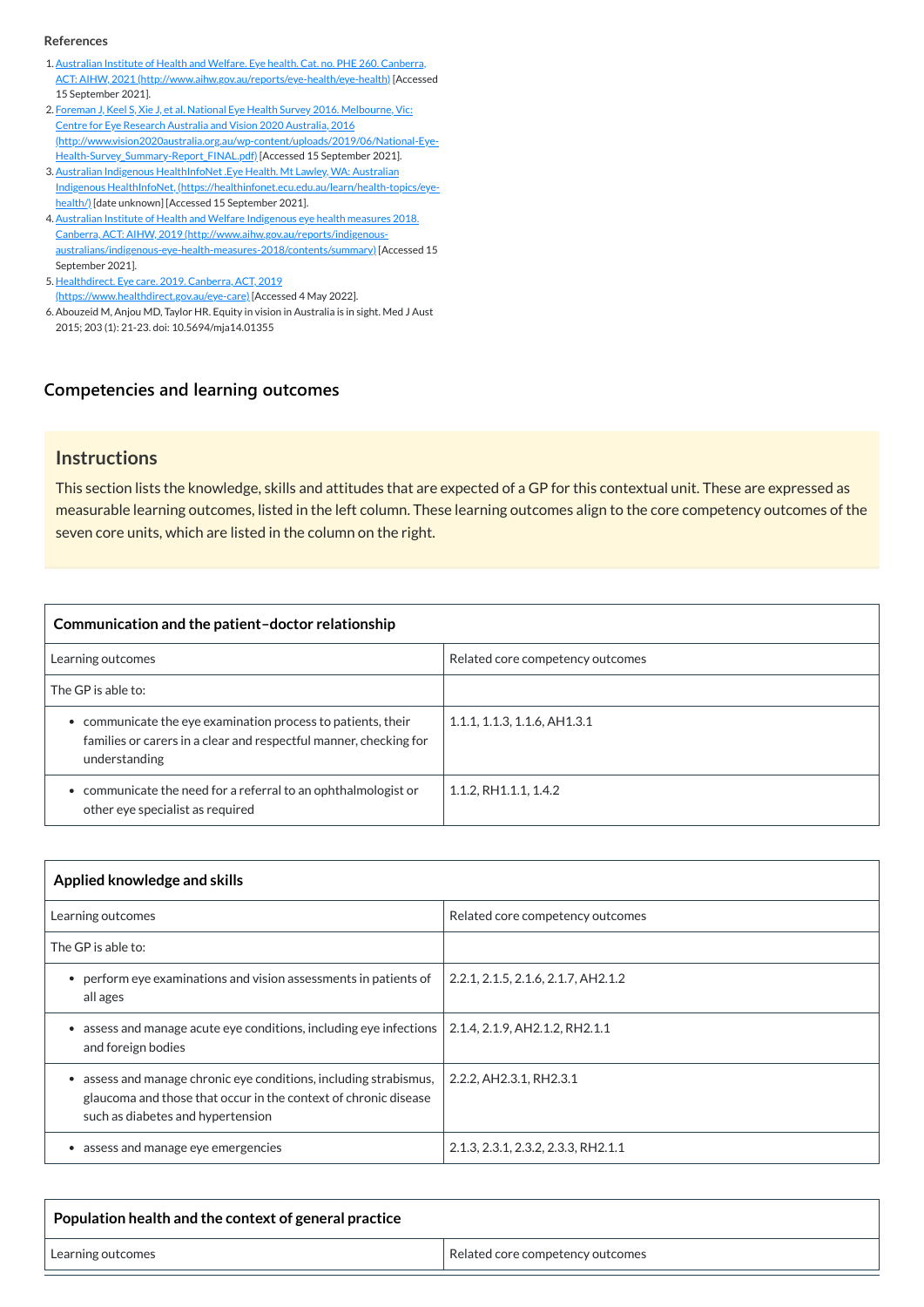| Population health and the context of general practice                                                                                                                                                                                                   |                         |
|---------------------------------------------------------------------------------------------------------------------------------------------------------------------------------------------------------------------------------------------------------|-------------------------|
| The GP is able to:                                                                                                                                                                                                                                      |                         |
| identify patients at increased risk of vision loss and eye disease<br>due to risk factors and promote relevant lifestyle changes                                                                                                                        | 3.1.1, 3.1.4, 3.2.2     |
| identify barriers to timely and appropriate healthcare for eye<br>and vision conditions and advocate for equitable access for<br>patients, particularly Aboriginal and Torres Strait Islander<br>peoples and those living in rural and remote locations | 3.2.4, AH3.2.1, RH3.2.1 |
| use planned and opportunistic approaches to provide screening<br>and promote risk modification for eye disease                                                                                                                                          | 3.1.1, 3.1.4, AH3.2.1   |

| <b>Professional and ethical role</b>                                                                            |                                  |
|-----------------------------------------------------------------------------------------------------------------|----------------------------------|
| Learning outcomes                                                                                               | Related core competency outcomes |
| The GP is able to:                                                                                              |                                  |
| reflect on personal knowledge and skills in relation to vision and<br>eye health and identify areas to build on | 4.2.1, 4.2.2, RH4.2.2, RH4.2.3   |

| <b>Organisational and legal dimensions</b>                                                                                                           |                                  |  |
|------------------------------------------------------------------------------------------------------------------------------------------------------|----------------------------------|--|
| Learning outcomes                                                                                                                                    | Related core competency outcomes |  |
| The GP is able to:                                                                                                                                   |                                  |  |
| • use effective and secure record keeping, recall systems and<br>clinical audits to provide quality eye healthcare and promote<br>disease prevention | 5.2.1, 5.2.3, AH5.2.1            |  |
| • discuss the legal implications of visual loss such as fitness to<br>drive                                                                          | 5.2.3                            |  |

# **[Words of wisdom](javascript:void(0))**

# **Instructions**

This section includes tips related to this unit from experienced GPs. This list is in no way exhaustive but gives you tips to consider applying to your practice.

**Extension exercise:** Speak to your study group or colleagues to see if they have further tips to add to the list.

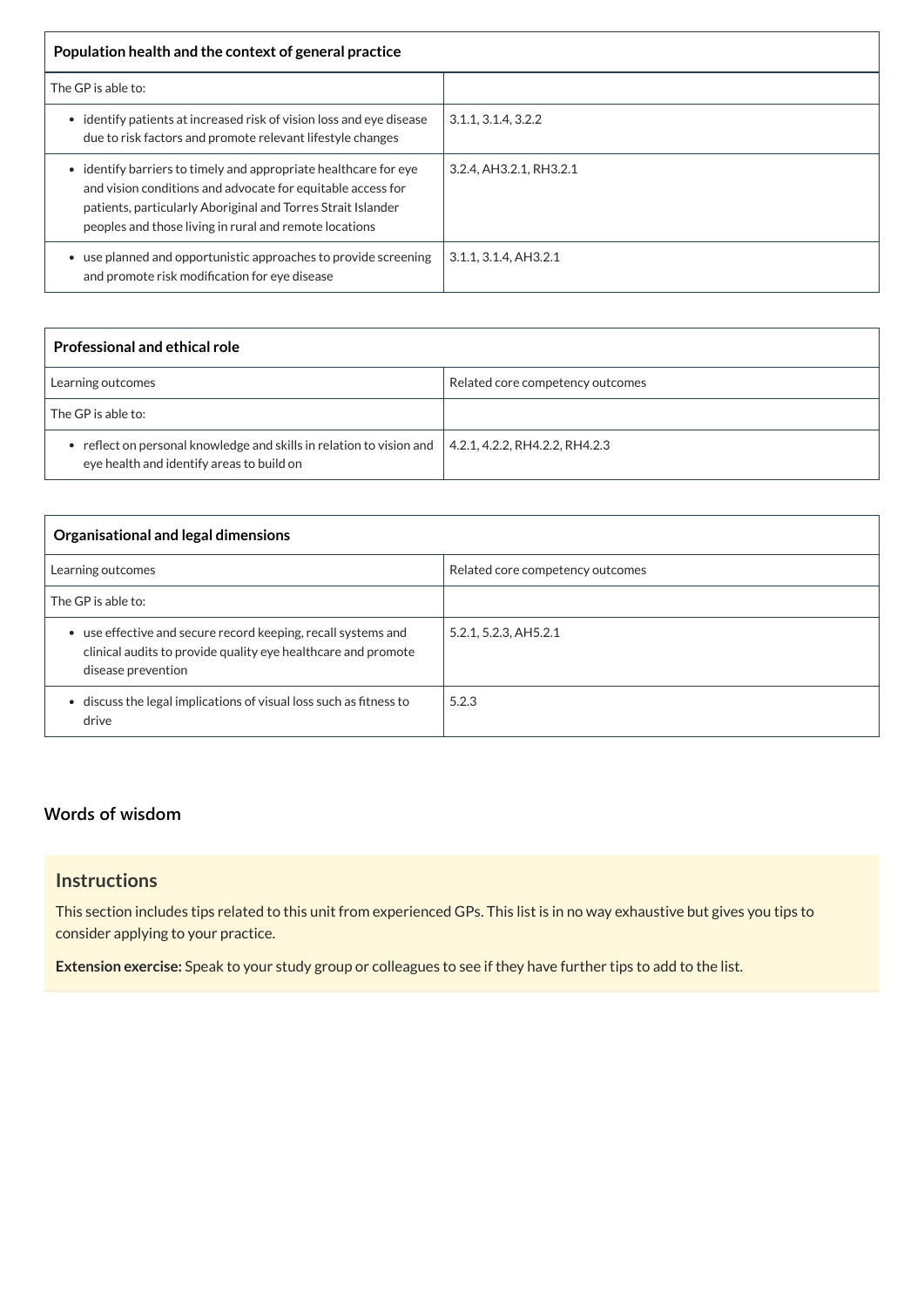- **1.** Always assess visual acuity before examining the eye itself. Mark the appropriate distance from the chart with tape or other mark on the floor. Learn how to use a pinhole to determine if any reduction in visual acuity is refractive.
- **2.** Beware the one red eye. Unilateral eye redness is more likely to point to a serious diagnosis, such as acute glaucoma or uveitis. Conjunctivitis, particularly viral and allergic, is almost always bilateral.
- **3.** Invest in a hand puppet. They are invaluable when assessing eyes/vision in children. They help you to distract the child and have a moving target to assess for fixation and following.
- **4.** Certain medications such as sildenafil, some eye disorders, and some systemic diseases can cause acquired colour blindness.
- **5.** Normal light bulbs give a yellowish light which can affect assessment of colour vision. Colour vision should be assessed in natural sunlight.
- **6.** Never assume that it's 'just conjunctivitis'. Always examine the eye with fluorescein staining, in case there is a dendritic ulcer.
- **7.** Steroid eye drops should only be used after consultation with an ophthalmologist.

The questions in the table below are ordered according to the RACGP clinical exam assessment areas [\(https://www.racgp.org.au/getmedia/f93428f5-c902-44f2-b98a-e56d9680e8ab/Clinical-Competency-Rubric.pdf.aspx\)](https://www.racgp.org.au/getmedia/f93428f5-c902-44f2-b98a-e56d9680e8ab/Clinical-Competency-Rubric.pdf.aspx) and domains, to prompt you to think about different aspects of the case example.

Note that these are examples only of questions that may be asked in your assessments.

# **[Case consultation example](javascript:void(0))**

#### **Instructions**

- 1. Read this example of a common case consultation for this unit in general practice.
- 2. Thinking about the case example, reflect on and answer the questions in the table below.

You can do this either on your own or with a study partner or supervisor.

**Extension exercise**: Create your own questions or develop a new case to further your learning.



**Germain is a 29-year-old Aboriginal man who works for a local aged care provider as a driver. His employer has made this appointment as a matter of urgency, requesting an assessment of Germain's vision, as he hit a bollard with the community bus this morning.**

Germain has stated that he didn't see the bollard, which was on the driver's side of the car. The insurer has stipulated that he must have a satisfactory vision assessment before he can go back to driving for work. Germain is the only staff member with a commercial driver licence. He was diagnosed with type 2 diabetes and hypertension at the age of 22, and is currently prescribed metformin, irbesartan and atorvastatin. He is a patient of the practice, but this is the first time you have seen him.

| Questions for you to consider | <b>Domains</b> |
|-------------------------------|----------------|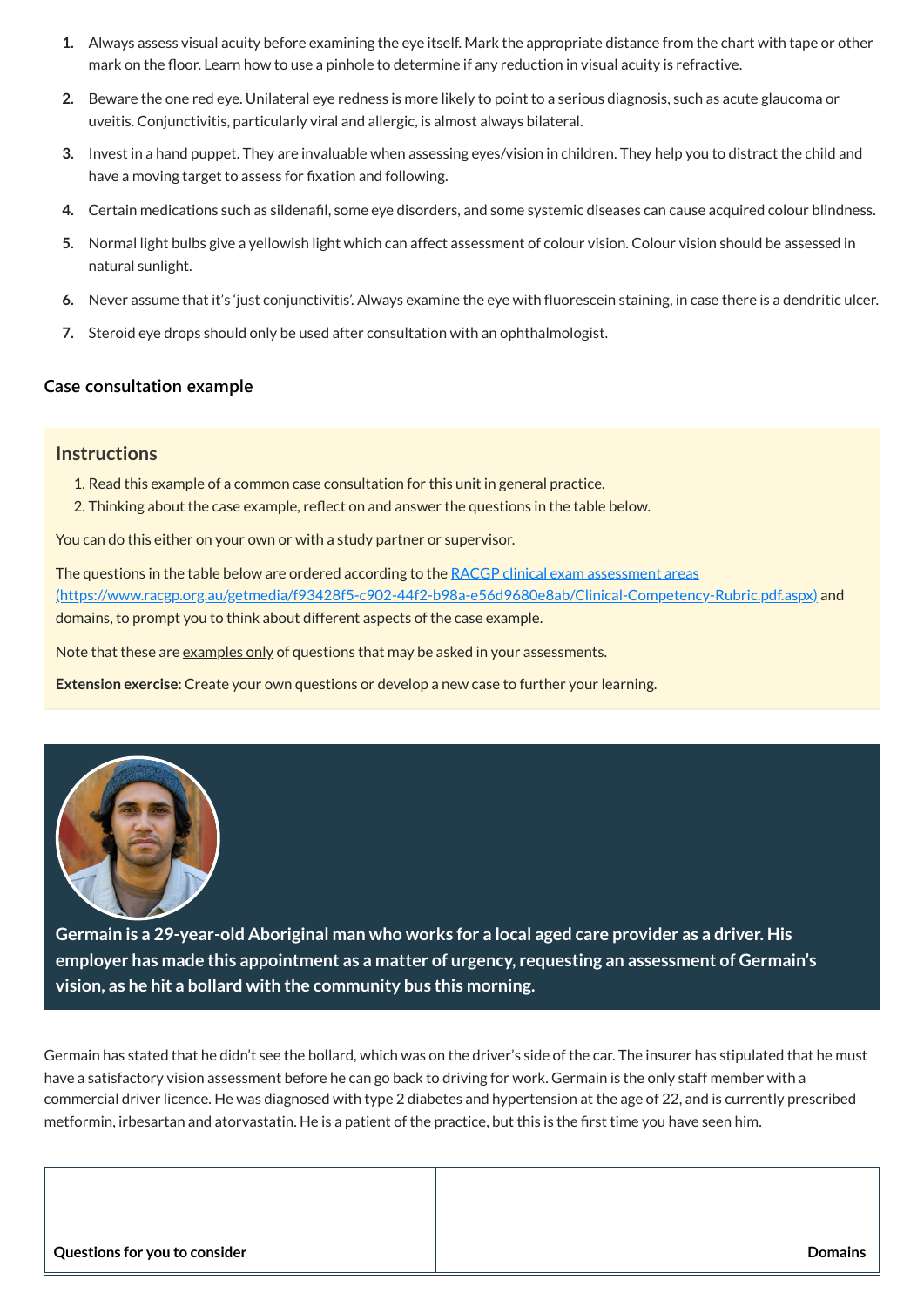| Questions for you to consider                                                                                                                     |                                                      | <b>Domains</b> |
|---------------------------------------------------------------------------------------------------------------------------------------------------|------------------------------------------------------|----------------|
| What strategies could you use to establish a therapeutic<br>relationship with an Aboriginal or Torres Strait Islander<br>patient?                 | 1. Communication and consultation skills 1,2,5       | 1,2,5          |
| What strategies would you use to assess Germain's health<br>literacy and tailor your approach for him?                                            |                                                      |                |
| How would you communicate your decision if you decide<br>that Germain is not fit to drive?                                                        |                                                      |                |
| How would your approach differ if there had not been an<br>accident, but you noted that Germain had reduced vision at<br>a general check-up?      |                                                      |                |
| What information would you collect through history-taking<br>and examination in this case?                                                        | 2. Clinical information gathering and interpretation | $\overline{2}$ |
| What if Germain presented with eye pain or with a<br>unilateral red eye or discharge from the eye?                                                |                                                      |                |
| How would you assess visual acuity in a patient who is<br>functionally illiterate?                                                                |                                                      |                |
| What is your differential diagnosis?                                                                                                              | 3. Making a diagnosis, decision making and reasoning | $\overline{2}$ |
| Germain says that he has pain in his right eye. How does<br>this information change your differential diagnosis?                                  |                                                      |                |
| What is your management plan for Germain?                                                                                                         | 4. Clinical management and therapeutic reasoning     | $\overline{2}$ |
| When would you refer him?                                                                                                                         |                                                      |                |
| How would you organise referral if you were in a rural or<br>remote location? What factors or findings would prompt an<br>urgent retrieval?       |                                                      |                |
| In addition to an ophthalmological history and examination,<br>are there any screening activities that you would include in<br>this consultation? | 5. Preventive and population health1,2,3             | 1,2,3          |
| What aspects would you consider when assessing fitness to<br>drive and fitness to work?                                                           |                                                      |                |

| 6. Professionalism | 4 |
|--------------------|---|
|                    |   |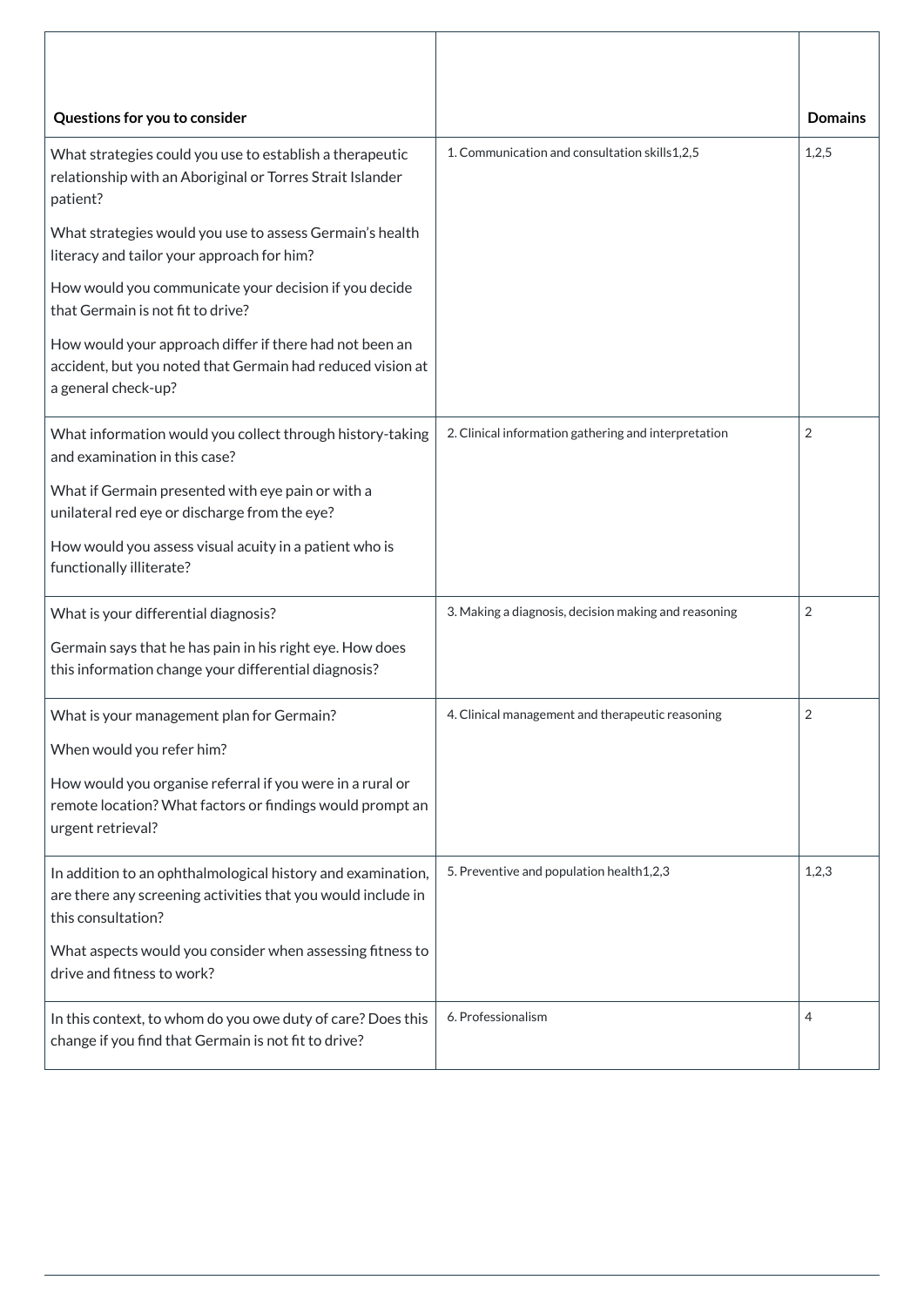| Questions for you to consider                                                                                                                                            |                                                            | <b>Domains</b> |
|--------------------------------------------------------------------------------------------------------------------------------------------------------------------------|------------------------------------------------------------|----------------|
| You refer Germain to the local optometrist for assessment.<br>How would you use your practice software to ensure<br>follow-up occurs?                                    | 7. General practice systems and regulatory requirement     | 5              |
| How would you explain the confidentiality issues for this<br>consultation?                                                                                               |                                                            |                |
| What are your obligations if you find Germain's vision does<br>not meet the standard of being fit to drive? What are your<br>obligations with respect to his employment? |                                                            |                |
| How would you assess intraocular pressure?                                                                                                                               | 8. Procedural skills                                       | $\overline{2}$ |
| You find that Germain has a corneal foreign body. How<br>would you remove this?                                                                                          |                                                            |                |
| How would you manage this situation if you found no red<br>flags?                                                                                                        | 9. Managing uncertainty                                    | $\overline{2}$ |
| What are the red flags/clinical findings that would prompt<br>urgent referral?                                                                                           | 10. Identifying and managing the significantly ill patient | $\overline{2}$ |
| Which eye emergencies could present in this manner?                                                                                                                      |                                                            |                |

- on your own
- with a supervisor or other colleague
- in a small group
- with a non-medical person, such as a friend or family member.

- Which eye conditions can contribute to falls risk?
- How would you assess a patient to diagnose or rule out each one?

# **[Learning strategies](javascript:void(0))**

# **Instructions**

This section has some suggestions for how you can learn this unit. These learning suggestions will help you apply your knowledge to your clinical practice and build your skills and confidence in all of the broader competencies required of a GP.

There are suggestions for activities to do:

Within each learning strategy is a hint about how to self-evaluate your learning in this core unit.

Identify five patients who have presented to your practice who are aged 75 years or older and have had a fall. From looking at their medical records, was their vision assessed as part of the falls risk assessment?

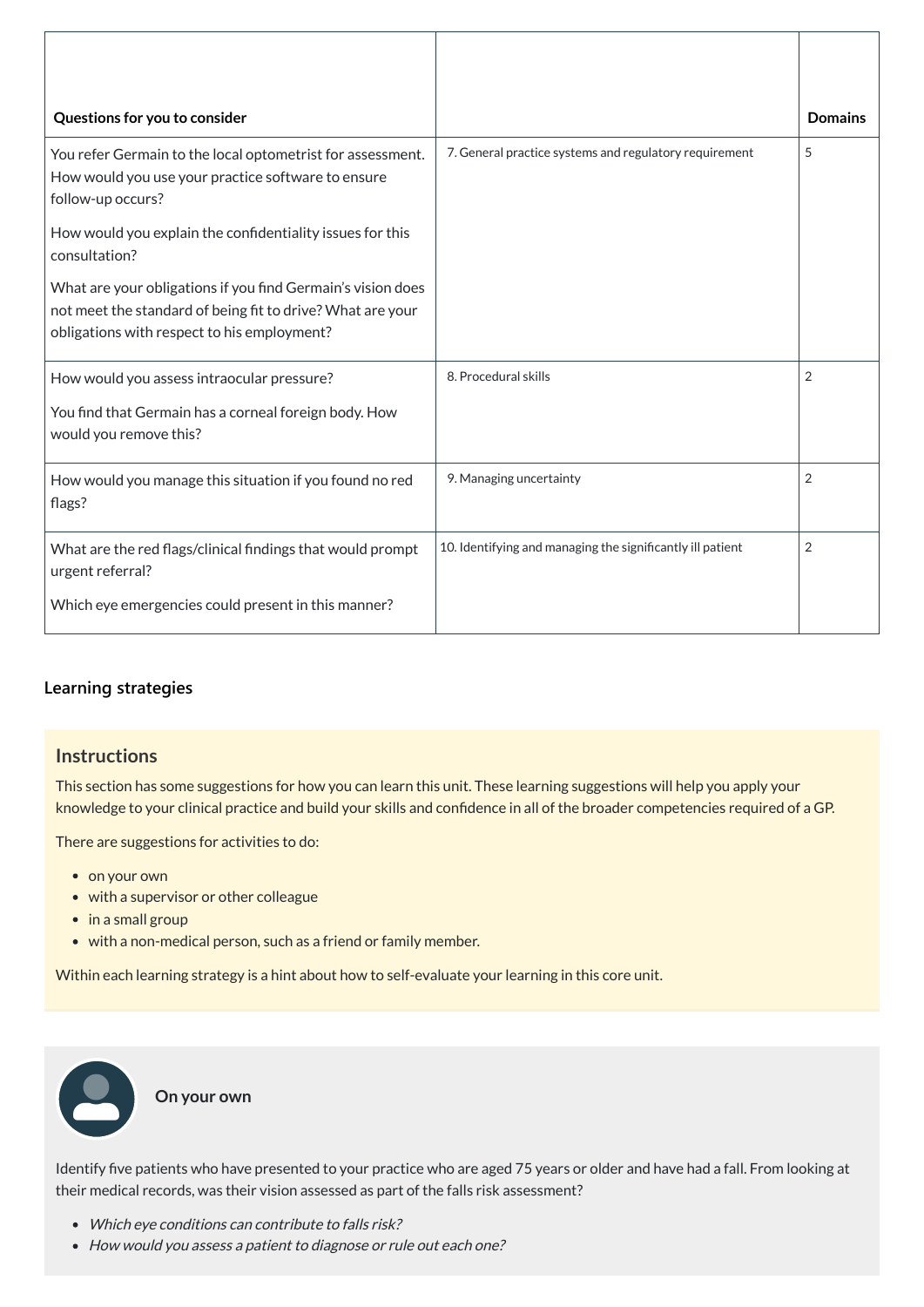Identify five patients with type 2 diabetes. Have they had a visual assessment, including visualisation of the retina, in the past two years?

- Which population groups are considered high risk for development of retinopathy? How often should screening be done?
- What systems can you use to ensure that all patients with diabetes have their eye health screened every two years?

Using the reporting function in your practice software, find the five most common presenting eye problems in your practice.

- Are these presentations the same as the five most common eye diagnoses in Australia?If not, what factors influence the difference?
- Are there any that you are less comfortable with managing? How might you learn more about these conditions?

- Do you have access to the equipment that you need to perform an eye examination? Is there anything missing that could be useful?
- Do you know how to use each piece of equipment? Do you have distances measured and marked for assessment of visual acuity? Do you have adequate lighting in order to accurately assess for colour blindness?
- Ask your supervisor to demonstrate or observe you using the equipment.

With your local pharmacist, review over-the-counter preparations for use in eye care, including their correct application/use.

• Are there any preparations that you were unaware of?

- Does your supervisor have any tips for diagnosing and managing patients presenting with eye problems?
- What is your system for assessing eyes, and how does that compare with your supervisor's system? Does it vary depending on the age of the patient?
- Does your supervisor have any tips to share with you?

# **With a supervisor**

Review the equipment for eye examination in your practice.

- Did you assess for red flags? Did you safety-net appropriately?
- Does your supervisor have any suggestions or feedback?
- How could you change your practice next time?



Choose an eye presentation that you find difficult or challenging to diagnose or manage. If you haven't seen a patient presenting with an eye problem, make up a fictional case. Discuss the case/presentation with your supervisor.

Ask your supervisor to sit in on your next consultation for an eye presentation.



Role-play a consultation of a patient presenting with eye symptoms. For example, a 5-year-old boy with a unilateral red eye, an 85-year-old lady with gradual visual loss, a 42-year-old male with sudden unilateral visual loss.

- What is your differential diagnosis? Which elements of the history help to refine your differential diagnosis?
- How would you examine the patient? Which parts of the examination are most useful in narrowing the diagnosis?

Practise direct ophthalmoscopy and review retinal photographs on the internet.

- What does <sup>a</sup> normal optic disc look like? What are the causes of changes in the optic disc?
- What does <sup>a</sup> normal retina look like? What are the retinal changes in various conditions?
- Take turns to describe the image, and relate the abnormality seen with the likely diagnosis/diagnoses.

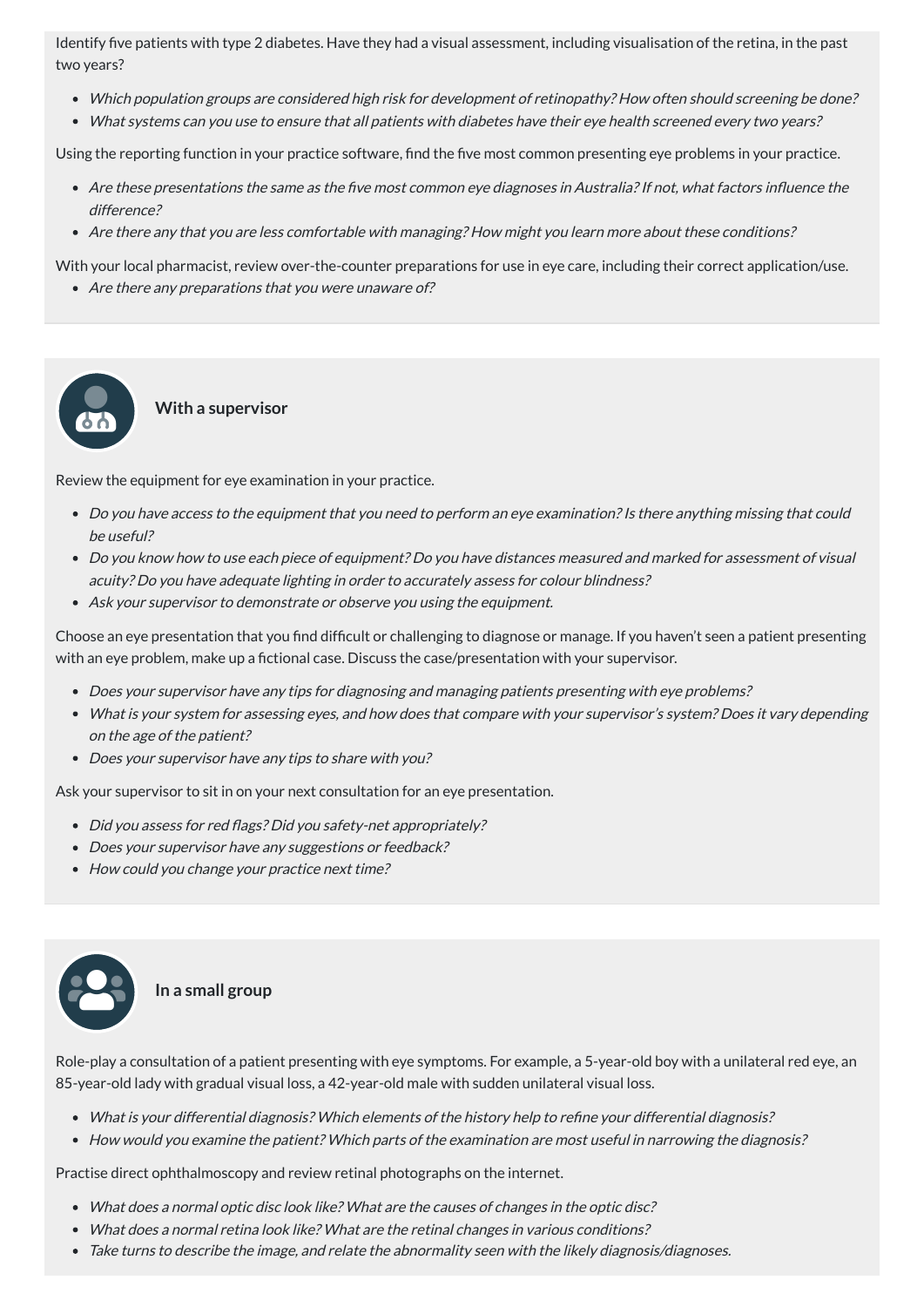As <sup>a</sup> group, share your tips on conducting ophthalmoscopy.



### **With a friend or family member**

Pretend a child has strabismus and explain to the parent/carer (your friend or family member) what it is and how you would manage it. Demonstrate how you would examine the child.

- How do you distinguish between manifest and latent strabismus?
- How would you manage strabismus? Would you manage the patient differently if you were in <sup>a</sup> rural/remote area without access to an ophthalmologist?

Practise assessing visual acuity in an adult.

- Explain the process to your friend or family member as you do the assessment.
- How would you correct for refractive error?
- How would you assess visual acuity in <sup>a</sup> patient with limited English or who is functionally illiterate?

Practise explaining management of common eye conditions, such as conjunctivitis, blocked tear duct, pterygium, strabismus or glaucoma.

- How can you explain the practicalities of how to use eye drops, or how to manage an eye injury (including the correct way to flush an eye), and the need for UV protection?
- Ask your friend or family member for feedback. Did they find your explanation easy to understand? Do they have any questions?

# **[Guiding topics and content areas](javascript:void(0))**

# **Instructions**

These are examples of topic areas for this unit that can be used to help guide your study.

Note that this is not a complete or exhaustive list, but rather a starting point for your learning.

# Eye health in childhood

- Understand and describe normal visual development and milestones; including variations of normal development, for example, intermittent squint prior to six months of age.
- 
- Perform an eye examination/vision assessment on an infant or child including:
	- $\circ$  red reflex
	- $\circ$  fix and follow
	- accommodation
	- assessment of visual acuity whilst correcting for refractive error.
- Recognise and manage serious eye conditions of childhood:
	- congenital/genetic:
		- congenital/paediatric cataract
		- $\blacksquare$  retinoblastoma, other tumours of the eye
		- retinitis pigmentosa, keratoconus, and other genetic conditions
		- congenital blindness
		- **haemangiomas**
	- acquired: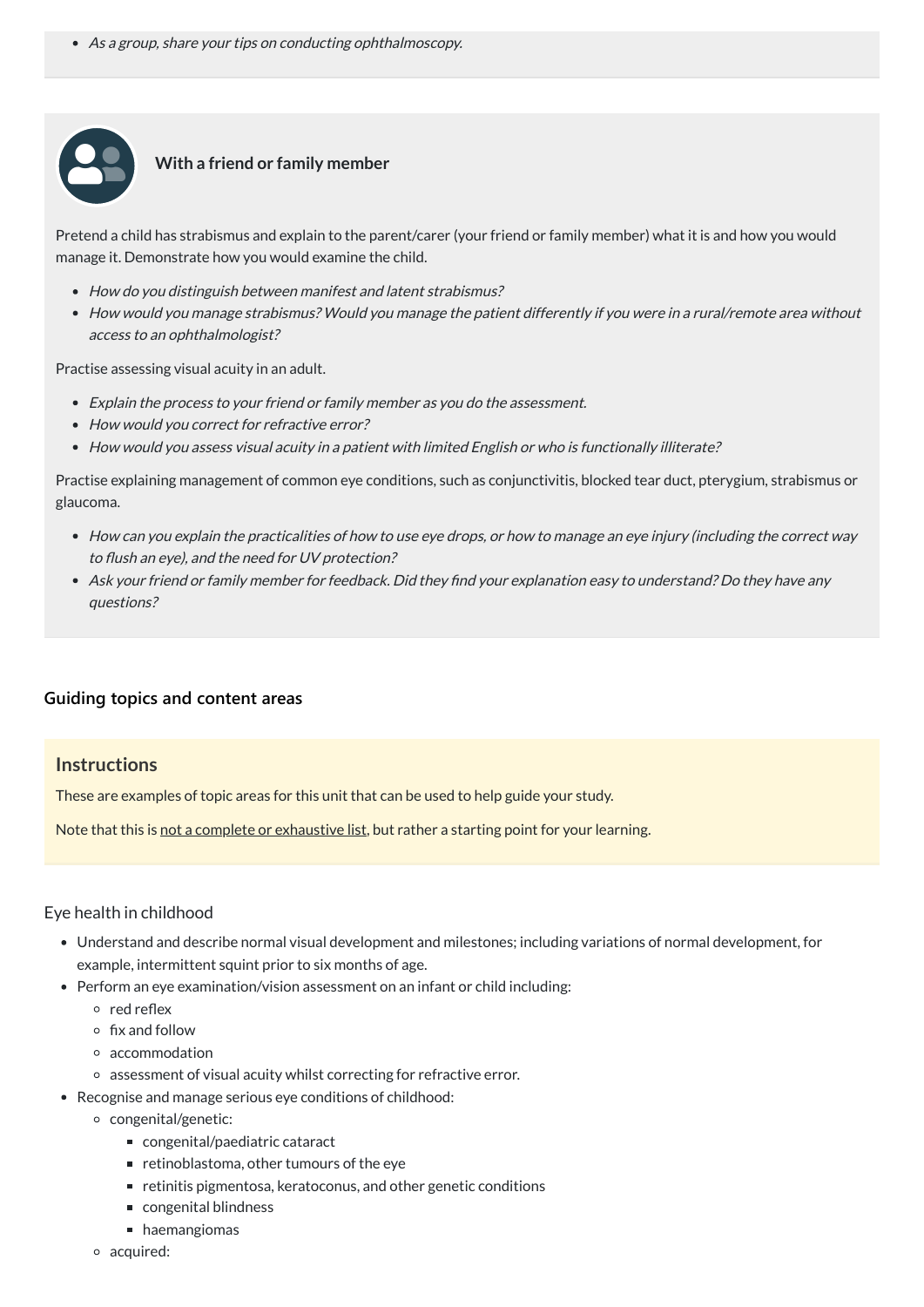- amblyopia
- $\blacksquare$  retinopathy of prematurity
- corneal abrasion
- chemical burns acid and alkali
- periorbital and orbital cellulitis
- o other:
	- nystagmus
	- **n** ptosis
	- coloboma
	- paediatric glaucoma.
- Diagnose and manage common eye disorders in childhood
	- bacterial and viral conjunctivitis
	- $\circ$  chalazion
	- hordeolum (stye)
	- blepharitis
	- allergic conjunctivitis
	- blocked tear duct
	- o strabismus and pseudostrabismus
	- $\circ$  refractive error and astigmatism
	- o colour blindness.

# Eye health in adults

- Diagnose and manage common eye conditions including:
	- visual disorders:
		- **F** refractive error
		- strabismus and amblyopia
		- colour blindness
		- flashers and floaters
	- inflammatory:
		- allergic and irritant conjunctivitis
		- **blepharitis**
		- scleritis and episcleritis
		- $\blacksquare$  iritis/uveitis
		- blocked nasolacrimal duct/dacrocystitis
		- **pterygium**
		- **pinguecula**
	- o traumatic:
		- subtarsal foreign body
		- subconjunctival haemorrhage
		- **hyphaema**
	- complications of chronic disease:
		- **n** hypertensive retinopathy
		- diabetic retinopathy and diabetic macular oedema
		-
	- degenerative:
		- macular degeneration
	- o other/multiple causes:
		- glaucoma
		- **n** ptosis
		- dry eye
		- cataract
		- ectropion, entropion.
- Diagnose and manage common eye infections including:
	- $\circ$  conjunctivitis bacterial or viral
	- $\circ$  chalazion and hordeolum (stye)
	- o trachoma and trichiasis.
- Diagnose and manage eye emergencies/serious eye conditions: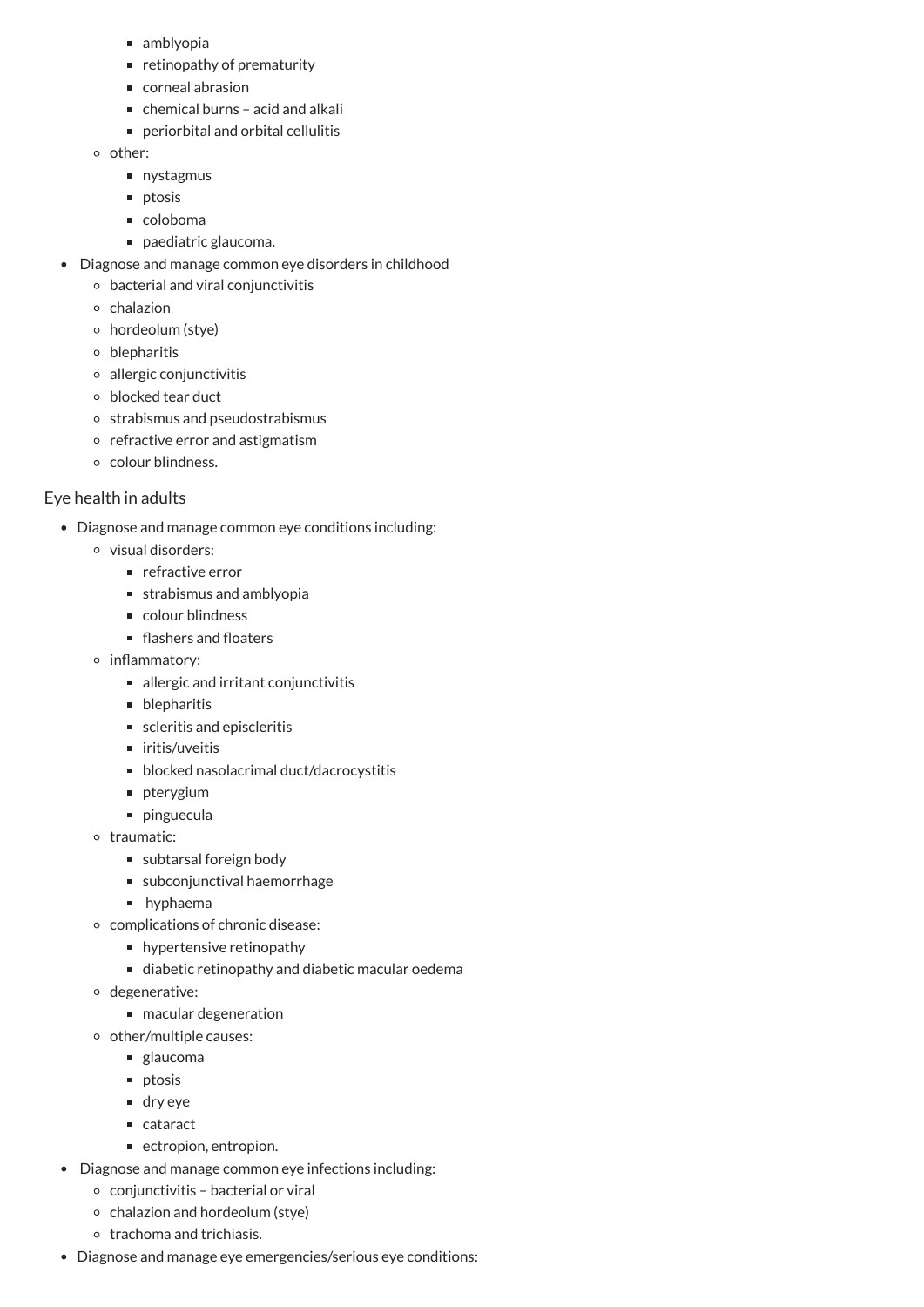#### o traumatic:

- corneal injury abrasion/foreign body
- 'flash' burns
- $\blacksquare$  chemical burns acid and alkali
- $\blacksquare$  retinal detachment
- intraocular foreign body
- other direct trauma to the eye, including blowout fractures
- o inflammatory or infective:
	- $\blacksquare$  temporal arteritis
	- optic neuritis
	- $\blacksquare$  herpes simplex keratitis
	- herpes zoster ophthalmicus
	- orbital and periorbital cellulitis
	- endophthalmitis
- other:
	- acute glaucoma
	- central retinal artery occlusion
	- central retinal vein occlusion
	- vitreous haemorrhage
	- intraocular tumour
	- napilloedema
	- corneal ulcer.
- Safely and competently perform common examinations:
	- $\circ$  fluorescein staining and examination with a blue light
	- $\circ$  dilatation of the pupil
	- assessment of visual acuity; including in culturally and linguistically diverse patients and illiterate patients
	- correction of refractive error and assessment of visual acuity
	- visual fields
	- $\circ$  eversion of the eye lid
	- assessment of intraocular pressure
	- assessment of colour vision
	- assessment of eye movements
	- direct ophthalmoscopy.
- Safely and competently perform common minor procedures:
	- o removal of a conjunctival, corneal or subtarsal foreign body, including the use of a burr
	- $\circ$  incision and drainage of a hordeolum
	- $\circ$  eye irrigation and assessment of pH
	- $\circ$  trimming/removal of eye lashes in trichiasis.
- Recognise when eye symptoms or signs are related to systemic disease; for example:
	- blurred vision with uncontrolled diabetes due to change in lens shape
	- uveitis or dry eyes with rheumatoid arthritis.

The following list of resources is provided as a starting point to help guide your learning only and is not an exhaustive list of **all resources.** It is your responsibility as an independent learner to identify further resources suited to your learning needs, and to ensure that you refer to the most up-to-date guidelines on a particular topic area, noting that any assessments will utilise current guidelines.

# **[Learning resources](javascript:void(0))**

# **Instructions**

#### **Journal articles**

A succinct overview of childhood squints.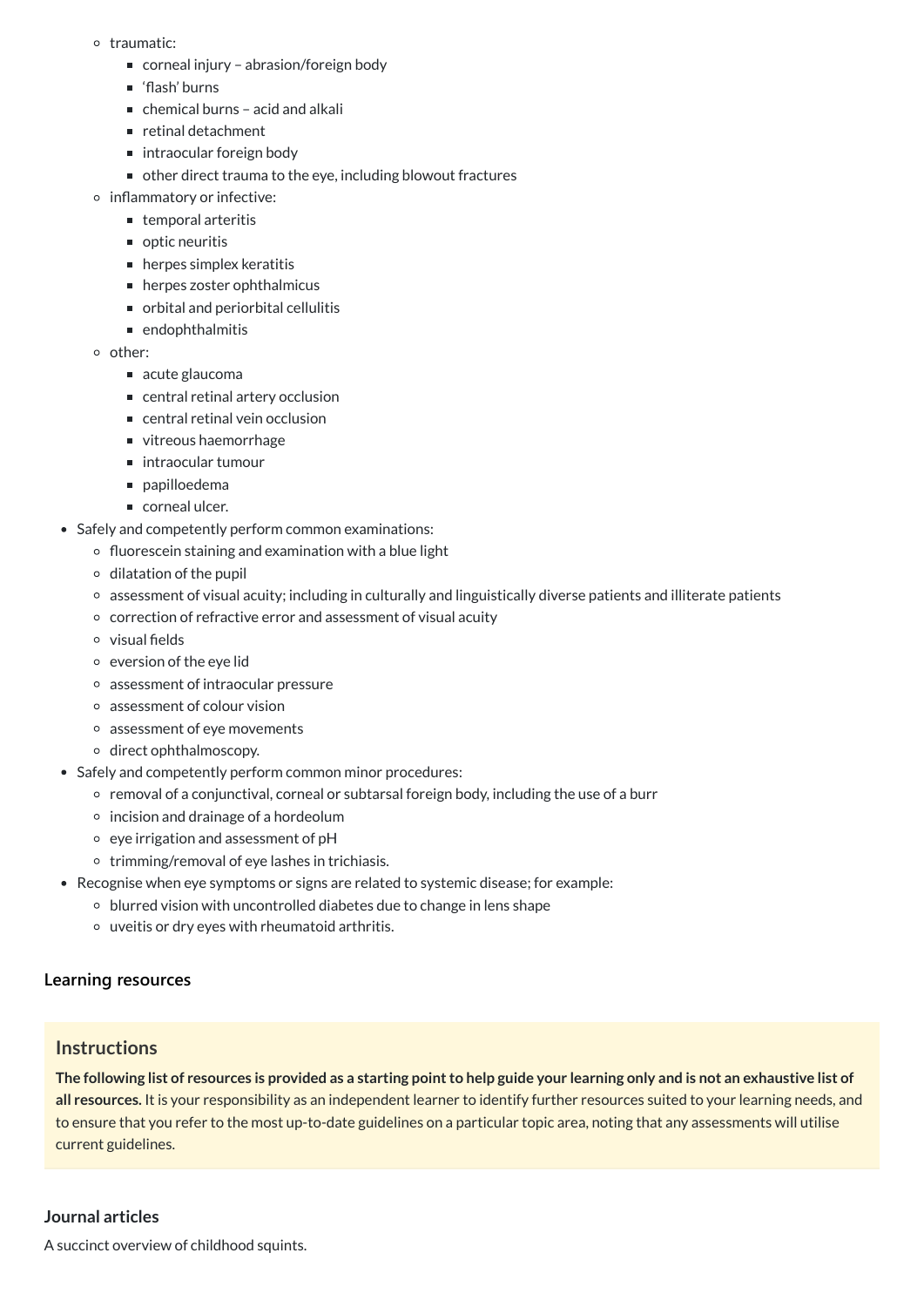O'Dowd C. Evaluating squints in children [\(https://www.racgp.org.au/afp/2013/december/evaluating-squints\)](https://www.racgp.org.au/afp/2013/december/evaluating-squints). Aust Fam Physician 2013;42(12):872–74.

A framework for assessing and managing a child presenting with a red eye, with a focus on cases that require immediate referral.

• Lu SJ, Lee GA, Gole GA. <u>Acute red eye in children: A practical approach</u> [\(https://www1.racgp.org.au/ajgp/2020/december/acute-red-eye-in-children\).](https://www1.racgp.org.au/ajgp/2020/december/acute-red-eye-in-children) Aust J Gen Pract 2020;49(12).

• Heath Jeffery RC, Chen FK, Lueck CJ, Blackout: Understanding transient vision loss [\(https://www1.racgp.org.au/ajgp/2021/march/blackout-understanding-transient-vision-loss\)](https://www1.racgp.org.au/ajgp/2021/march/blackout-understanding-transient-vision-loss). Aust J Gen Pract 2021;50(3).

This review discusses the differential diagnosis of monocular and binocular transient vision loss and the relevant localising features of each.

• Simon C, Burkes M, Everitt H, van Dorp F. General Practice: Oxford Handbook of General Practice. Oxford: Oxford University Press USA - OSO; 2014. (Available from the RACGP library.)

# **Textbooks**

The red and tender eye. In Murtagh J, Rosenblatt J, Coleman J, Murtagh C, editors. John Murtagh's General Practice, 7<sup>th</sup> edn. Sydney: McGraw Hill, 2018. (Available from the RACGP library.)

An overview of the causes of visual failure and their management, with a good framework for assessment.

Visual failure. In Murtagh J, Rosenblatt J, Coleman J, Murtagh C, editors. John Murtagh's General Practice, 7th edn. Sydney: McGraw Hill, 2018. (Available from the RACGP library.)

Succinct descriptions of the assessment and management of most common eye conditions.

- The Royal Australian College of General Practitioners. gplearning [\(https://www.racgp.org.au/education/professional](https://www.racgp.org.au/education/professional-development/online-learning/gplearning)development/online-learning/gplearning):
	- $\circ$  check, unit 551, July 2018: Ophthalmology
	- $\circ$  check, unit 582, May 2021: Ophthalmology
	- AJGP Clinical Challenge August 2019: Eyes

• RACGP & Access Telehealth. Look into my eyes: Common ocular presentations and how to manage them [\(https://www.racgp.org.au/education/professional-development/online-learning/webinars/rural-health/common-ocular](https://www.racgp.org.au/education/professional-development/online-learning/webinars/rural-health/common-ocular-presentations-and-how-to-manage-them)presentations-and-how-to-manage-them).

An overview of the causes and management of red and painful eye; including a good framework for assessment.

• Royal Australian College of General Practitioners. National guide to a preventive health assessment for Aboriginal and Torres Strait Islander people. Chapter 6: Eye health – Trachoma and trichiasis (https://www.racgp.org.au/clinical-resources/clinical[guidelines/key-racgp-guidelines/view-all-racgp-guidelines/national-guide/chapter-6-eye-health/trachoma-and-trichiasis\).](https://www.racgp.org.au/clinical-resources/clinical-guidelines/key-racgp-guidelines/view-all-racgp-guidelines/national-guide/chapter-6-eye-health/trachoma-and-trichiasis)

# **Online resources**

Practical guidelines that are easy to implement in day-to-day practice.

The Royal Victorian Eye and Ear Hospital. Primary care management guidelines (https://eyeandear.org.au/health[professionals/for-gps/primary-care-management-guidelines/\).](https://eyeandear.org.au/health-professionals/for-gps/primary-care-management-guidelines/)

Information on all the common and serious childhood eye presentations.

• The Royal Children's Hospital Melbourne. Clinical practice guidelines [\(https://www.rch.org.au/clinicalguide\)](https://www.rch.org.au/clinicalguide).

# **Learning activities**

eLearning activities on eye presentations.

Webinar on managing common ocular presentations.

Specific information on the recognition and management of trachoma and trichiasis.

# **This contextual unit relates to the other unit/s of:**

- Domain 3. Population health and the context of general practice [\(https://www.racgp.org.au/curriculum-and](https://www.racgp.org.au/curriculum-and-syllabus/units/domain-3)syllabus/units/domain-3)
- Aboriginal and Torres Strait Islander health [\(https://www.racgp.org.au/curriculum-and-syllabus/units/aboriginal-and-torres](https://www.racgp.org.au/curriculum-and-syllabus/units/aboriginal-and-torres-strait-islander-health)strait-islander-health)
- Child and youth health [\(https://www.racgp.org.au/curriculum-and-syllabus/units/child-and-youth-health\)](https://www.racgp.org.au/curriculum-and-syllabus/units/child-and-youth-health)
- Disability care [\(https://www.racgp.org.au/curriculum-and-syllabus/units/disability-care\)](https://www.racgp.org.au/curriculum-and-syllabus/units/disability-care)